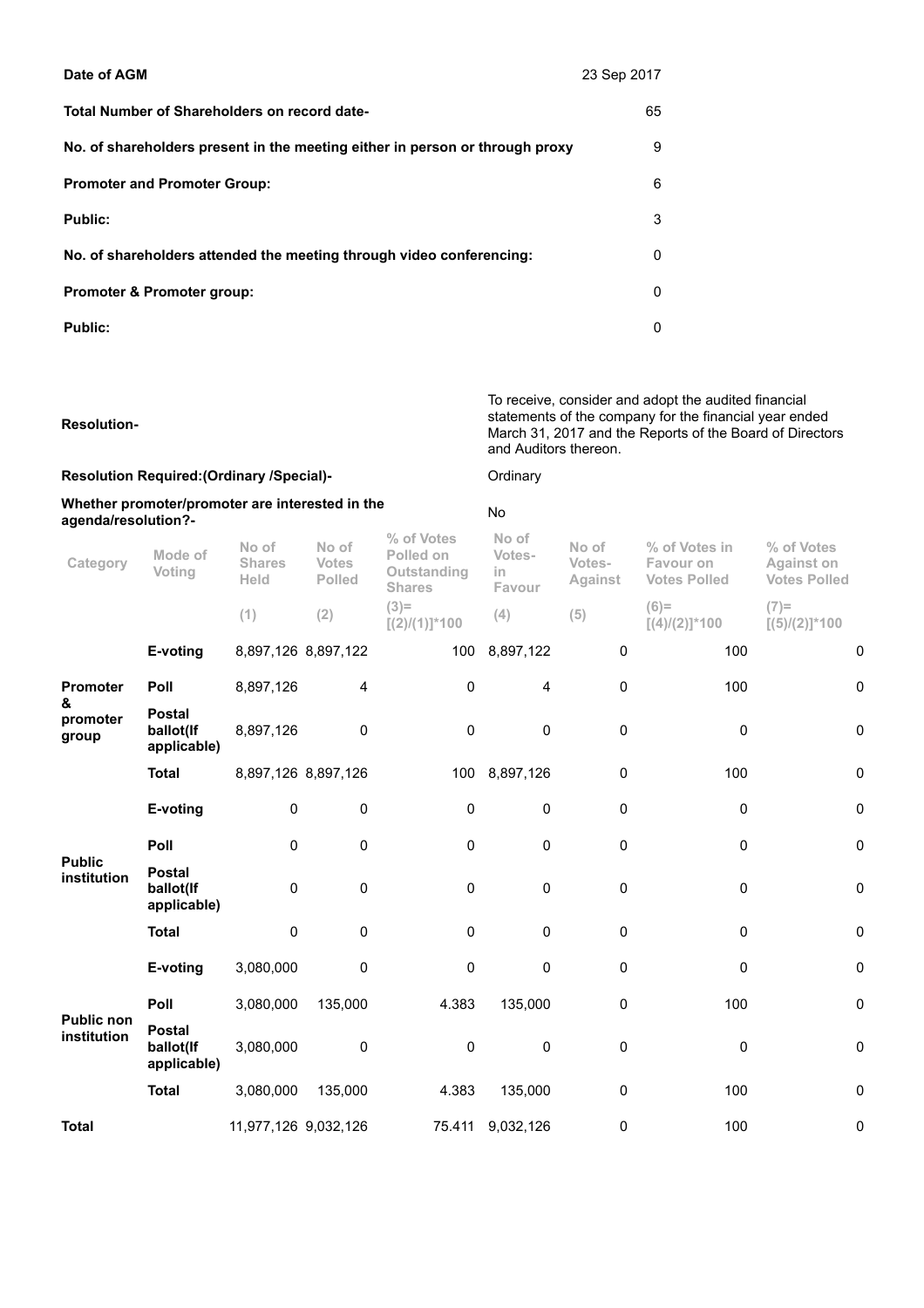| Date of AGM                                                                  | 23 Sep 2017 |
|------------------------------------------------------------------------------|-------------|
| Total Number of Shareholders on record date-                                 | 65          |
| No. of shareholders present in the meeting either in person or through proxy | 9           |
| <b>Promoter and Promoter Group:</b>                                          | 6           |
| <b>Public:</b>                                                               | 3           |
| No. of shareholders attended the meeting through video conferencing:         | 0           |
| <b>Promoter &amp; Promoter group:</b>                                        | $\Omega$    |
| Public:                                                                      | 0           |

To appoint M/s. V. N. Purohit & Co., Chartered Accountants (Firm Registration No. 304040E) as as Statutory Auditors of the Company in place of the retiring auditors M/s Thakur Vaidyanath Aiyar & Co., Chartered Accountants (Firm Registration No. 000038N), to hold office from the conclusion of this Annual General Meeting ("AGM") till the conclusion of the Fourteenth AGM to be held in the year 2022 (subject to ratification of their appointment at every AGM if so required under the Act), at such rem

## Resolution-

## Resolution Required:(Ordinary /Special)- Crimary Ordinary

## Whether promoter/promoter are interested in the agenda/resolution?- No

| agenda/resolution?-              |                                           |                                |                                        |                                                         |                                  |                            |                                                   |                                                        |
|----------------------------------|-------------------------------------------|--------------------------------|----------------------------------------|---------------------------------------------------------|----------------------------------|----------------------------|---------------------------------------------------|--------------------------------------------------------|
| Category                         | Mode of<br>Voting                         | No of<br><b>Shares</b><br>Held | No of<br><b>Votes</b><br><b>Polled</b> | % of Votes<br>Polled on<br>Outstanding<br><b>Shares</b> | No of<br>Votes-<br>in.<br>Favour | No of<br>Votes-<br>Against | % of Votes in<br>Favour on<br><b>Votes Polled</b> | % of Votes<br><b>Against on</b><br><b>Votes Polled</b> |
|                                  |                                           | (1)                            | (2)                                    | $(3)$ =<br>$[(2)/(1)]$ *100                             | (4)                              | (5)                        | $(6)=$<br>$[(4)/(2)]$ *100                        | $(7)=$<br>$[(5)/(2)]$ *100                             |
|                                  | E-voting                                  | 8,897,126 8,897,122            |                                        | 100                                                     | 8,897,122                        | 0                          | 100                                               | 0                                                      |
| <b>Promoter</b>                  | Poll                                      | 8,897,126                      | 4                                      | 0                                                       | $\overline{4}$                   | 0                          | 100                                               | 0                                                      |
| &<br>promoter<br>group           | <b>Postal</b><br>ballot(If<br>applicable) | 8,897,126                      | 0                                      | 0                                                       | $\mathbf 0$                      | 0                          | $\mathbf 0$                                       | 0                                                      |
|                                  | <b>Total</b>                              | 8,897,126 8,897,126            |                                        | 100                                                     | 8,897,126                        | 0                          | 100                                               | $\pmb{0}$                                              |
|                                  | E-voting                                  | 0                              | 0                                      | 0                                                       | $\pmb{0}$                        | $\pmb{0}$                  | $\pmb{0}$                                         | $\mathbf 0$                                            |
| <b>Public</b><br>institution     | Poll                                      | 0                              | 0                                      | 0                                                       | 0                                | 0                          | $\mathbf 0$                                       | 0                                                      |
|                                  | <b>Postal</b><br>ballot(If<br>applicable) | 0                              | $\pmb{0}$                              | 0                                                       | $\mathbf 0$                      | 0                          | $\mathbf 0$                                       | 0                                                      |
|                                  | <b>Total</b>                              | 0                              | $\pmb{0}$                              | 0                                                       | $\pmb{0}$                        | $\pmb{0}$                  | $\mathbf 0$                                       | 0                                                      |
| <b>Public non</b><br>institution | E-voting                                  | 3,080,000                      | 0                                      | $\pmb{0}$                                               | $\pmb{0}$                        | $\pmb{0}$                  | 0                                                 | $\mathbf 0$                                            |
|                                  | Poll                                      | 3,080,000                      | 135,000                                | 4.383                                                   | 135,000                          | 0                          | 100                                               | 0                                                      |
|                                  | <b>Postal</b><br>ballot(If<br>applicable) | 3,080,000                      | 0                                      | 0                                                       | $\pmb{0}$                        | 0                          | 0                                                 | 0                                                      |
|                                  | <b>Total</b>                              | 3,080,000                      | 135,000                                | 4.383                                                   | 135,000                          | $\pmb{0}$                  | 100                                               | 0                                                      |
| <b>Total</b>                     |                                           | 11,977,126 9,032,126           |                                        | 75.411                                                  | 9,032,126                        | 0                          | 100                                               | 0                                                      |